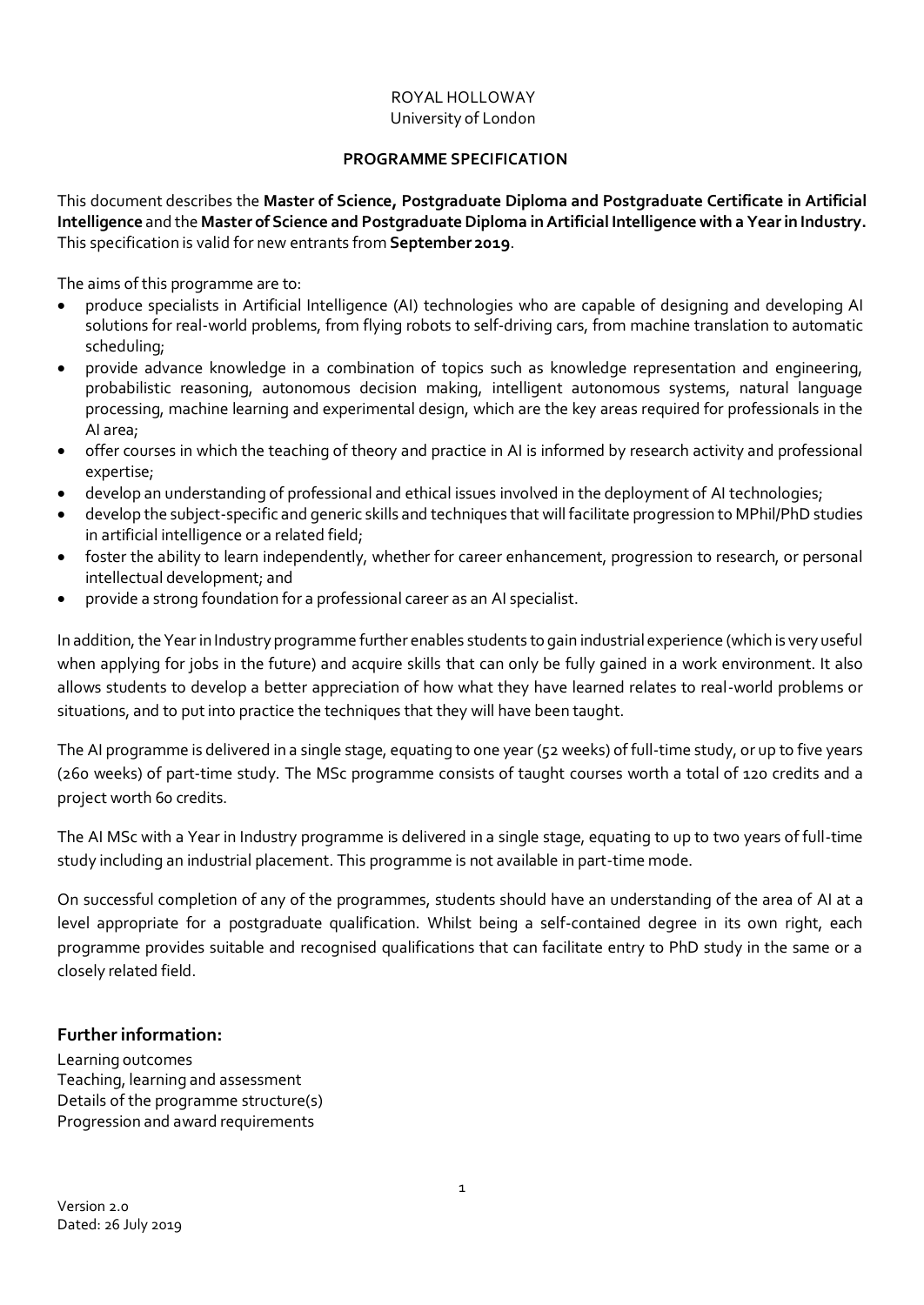[Student support and guidance](#page-5-0) [Admission requirements](#page-6-0) [Further learning and career opportunities](#page-6-1) [Indicators of quality and standards](#page-6-2) [List of programmes](#page-7-0)

This document provides a summary of the main features of the programme(s), and of the outcomes which a student might reasonably be expected to achieve if full advantage is taken of the learning opportunities provided. Further information is contained in the College prospectus, the College Regulations and in various handbooks issued to students upon arrival. Whilst Royal Holloway keeps all its information for prospective applicants and students under review, programmes and the availability of individual courses are necessarily subject to change at any time, and prospective applicants are therefore advised to seek confirmation of any factors which might affect their decision to follow a specific programme. In turn, Royal Holloway will inform applicants and students as soon as is practicable of any substantial changes which might affect their studies.

# <span id="page-1-0"></span>**Learning outcomes**

Teaching and learning in the programmes are closely informed by the active research of staff, particularly in the areas of: autonomous intelligent systems, data analysis, machine learning, deep learning, experimental design, distributed systems, computer networks and information security. In general terms, the programmes provide opportunities for students to develop and demonstrate knowledge of both core subject material and specialised research areas, and for students to develop and demonstrate the following learning outcomes:

## *Knowledge and understanding*

- a strong background in AI principles and techniques, including ethical and social implications;
- a strong background in intelligent autonomous systems and related applications;
- an advanced understanding of natural language processing;
- a strong background in how to design experiments and AI and data analysis;
- a strong background in machine learning and data analytics;
- an advanced understanding of autonomous decision making and optimisation techniques;
- based on the elective courses chosen, an advanced understanding of networked and distributed systems, computational finance or information security;
- an appreciation of how the role of AI specialist fits into the organisational and development processes of a company. \*

## \* For the Year-in-Industry programme

## *Skills and other attributes*

- a highly analytical approach to problem solving; \*
- ability to design and implement AI solutions for real-world complex problems;
- ability to apply well-founded principles to building reliable autonomous intelligent systems;
- ability to analyse complex AI systems in terms of their performance, reliability, and correctness;
- ability to design and implement effective experiments to inform and test AI solutions;
- ability to work with state-of-the-art AI tools and technologies;
- ability to use several symbolic knowledge representation techniques to specify domains and reasoning tasks of a software agent;
- ability to use different logical systems for inference over formal domain representations and trace how a particular inference algorithm works on a given problem specification;
- ability to work with software (including software languages such as Prolog, Python, Java and Matlab) to develop AI capabilities such as: diagnosis, planning, learning, autonomous decision making, natural language processing.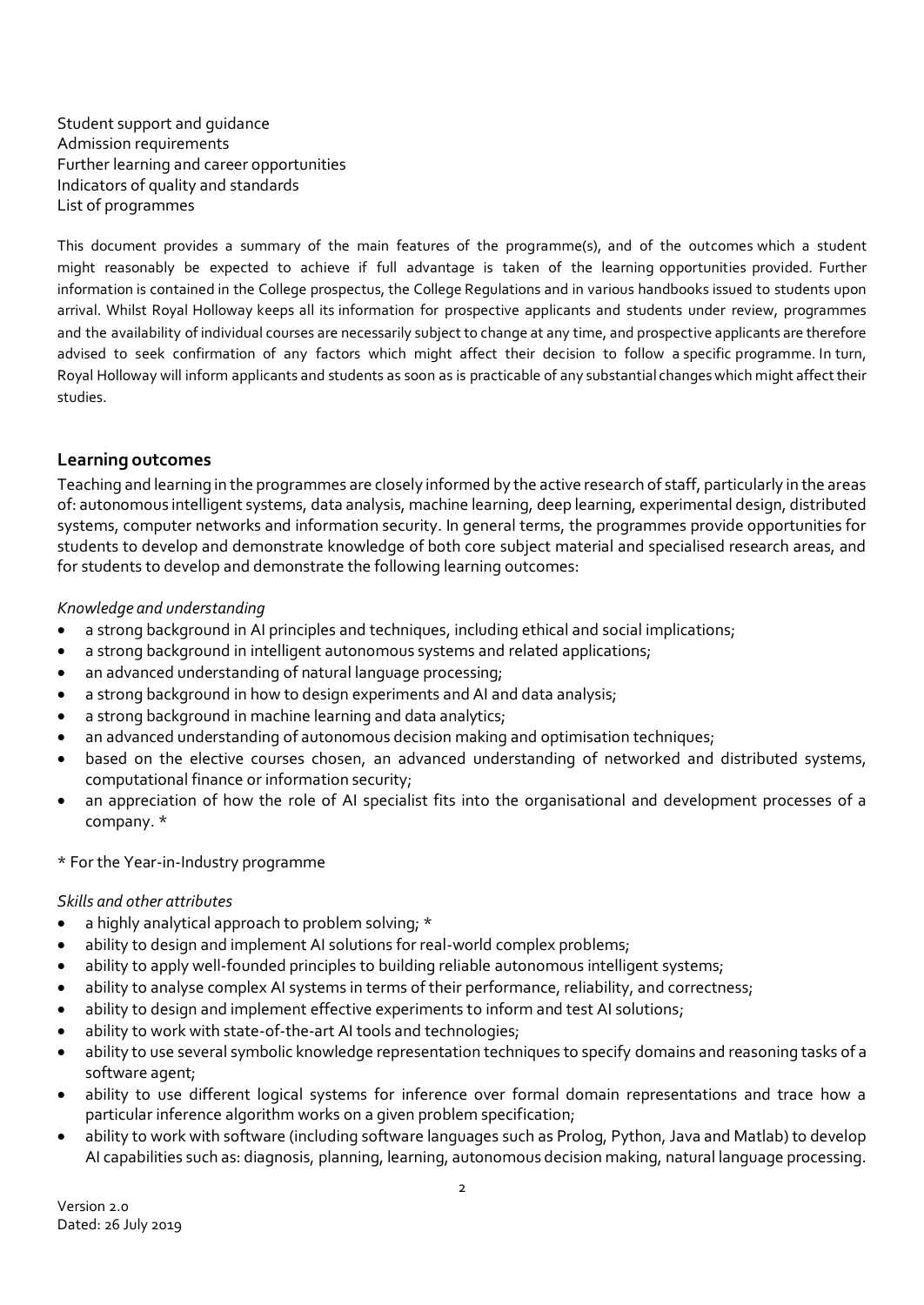- ability to formalise, design and build autonomous systems AI applications in open and uncertain environments;
- ability to perform experiments with autonomous AI systems and evaluate their performance;
- ability to design and implement natural language processing techniques;
- ability to deploy computational linguistics in conversational systems and human-computer interaction;
- ability to implement machine learning and deep learning solutions;
- ability to work with open source tools for building AI solutions to real-world problems;
- ability to work with modern network management technologies and standards;
- ability to develop, validate, and use effectively machine learning models and statistical models;
- ability to work with software to automate tasks and perform data analysis and visualisation;
- ability to work with structured, unstructured, and time-series data;
- ability to work with methods and techniques such as clustering, regression, support vector machines, boosting, decision trees, neural networks;
- analysing, problem-solving, decision-making;\*
- managing time and resources effectively, by drawing on planning and organisational skills;\*
- ability to abstract and synthesise information;\*
- ability to work autonomously, and to demonstrate time management and organisational skills; \*
- ability to present logical and coherent written arguments of varying lengths;\* and
- enhanced time management and organisational skills including working to deadlines, prioritising tasks, organising work-time.\*

\* transferable skills

### [Back](#page-0-0) to top

### <span id="page-2-0"></span>**Teaching, learning and assessment**

Teaching and learning is mostly by means of lectures, supervised laboratory work, coursework assignments, a supervised individual project, and guided independent study. Assessment of knowledge and understanding is typically by coursework assignments, examinations, and a dissertation. Details of the assessments for individual courses can be obtained from the departmental web site:

<http://www.royalholloway.ac.uk/computerscience/>

### [Back](#page-0-0) to top

### <span id="page-2-1"></span>**Details of the programme structure(s)**

Please note that not all optional courses run each year. A full list of optional courses for the current academic year can be obtained from the Department of Computer Science, including courses offered by other departments.

With the exception of CS5900, all taught courses are condonable. However, the Individual Project is non-condonable.

### *Full-time mode*

The taught part takes two academic terms to complete, each with 11 weeks of lectures, followed by a 7-week examination period.

### In the **Autumn Term**, students must take:

• CS5900 Ethics in Advanced Computing and Artificial Intelligence (0 credits) MNC ++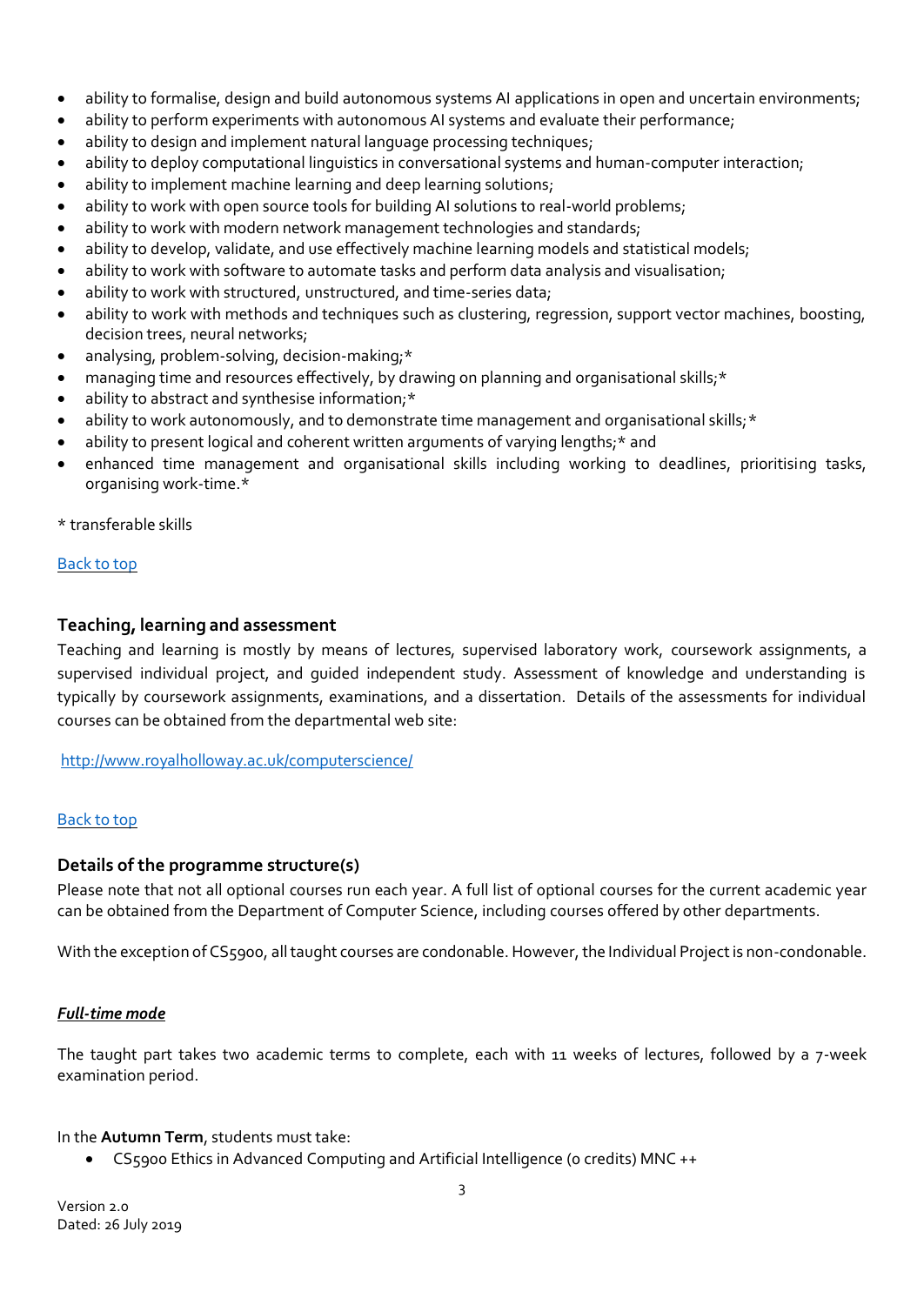- CS5960 Artificial Intelligence Principles and Techniques\* (10 credits)
- CS5970 Experimental Design (10 credits)
- CS5100 Data Analysis (20 credits)
- CS5810 Programming for Data Analysis (10 credits)
- Optional courses (to bring the total to 60 credits)

++ All students on this programme must take and pass CS5900 Ethics in Advanced Computing and Artificial Intelligence. The primary aim of this zero weighted short course is to enhance your awareness of the many ethical implications of working with advanced technology. The course will also further develop your transferable and study skills.

In the **Spring Term**, students must take:

- CS5980 Autonomous Intelligent Systems (20 credits)
- CS5990 Natural Language Processing (20 credits)
- Optional courses (20 credits)

Courses marked with (\*) must be taken only by students with weaker skills on the academic subjects covered by the courses. For each student on the programme, the decision on whether those courses need to be taken is made by the Programme Director based on the student's background and the results of tests taken during the induction week.

The choice of courses a student can take is subject to the following rules:

- Optional courses are chosen from the list provided by the Department to complete each term to a total of 60 credits. Pre-requisites based on prior study or academic background may apply. The list of electives for each student must be approved by the Programme Director in advance. In exceptional cases when timetabling or other administrative reasons prevent them from taking courses worth 60 credits in each term, students will be allowed to take courses worth 50 credits in one term and 70 in the other term.
- Please note that not all optional courses run each year. The full list of courses available for the current academic year can be obtained fro[m http://www.royalholloway.ac.uk/computerscience/.](http://www.royalholloway.ac.uk/computerscience/)

In the **Summer Term** the students take the examinations (with the exception of the examination for CS5100, which takes place in January). In June, the Exam Sub-board confirms which students have passed the taught part of the programme as specified in the Progression and award [requirements](#page-4-0) section, and may proceed to the Individual Project. Students who have not passed the taught part of the programme may be allowed to repeat or resit certain courses depending on the progression rules.

The Individual Project (CS5925) (60 credits) takes 12 weeks to complete, starting immediately after the June meeting of the Exam Sub-board for those students who are eligible to progress. It is assessed through a dissertation. The Project Handbook provides full details and is available fro[m http://www.royalholloway.ac.uk/computerscience/.](http://www.royalholloway.ac.uk/computerscience/)

The Department of Computer Science and the Careers Service organise a programme of seminars, training sessions and events aimed at helping students find and secure placements. Students registered for the MSc in AI with a Year in Industry must attend all events of this programme. Failure to engage with the programme may lead to the student being transferred to the MSc in AI programme.

Students registered for the MSc in AI with a Year in Industry who have not progressed to the year in industry or have not been able to secure a placement are transferred to the MSc in AI programme.

The industrial placement, available only to the eligible MSc in AI with a Year in Industry students, takes up to one year, starting at the end of the Summer term. At the end of the placement, the student produces a report, which is submitted and assessed as part of the individual project. Details of the industrial placement are available from the placement handbook on the Computer Science web site [http://www.royalholloway.ac.uk/computerscience/.](http://www.royalholloway.ac.uk/computerscience/)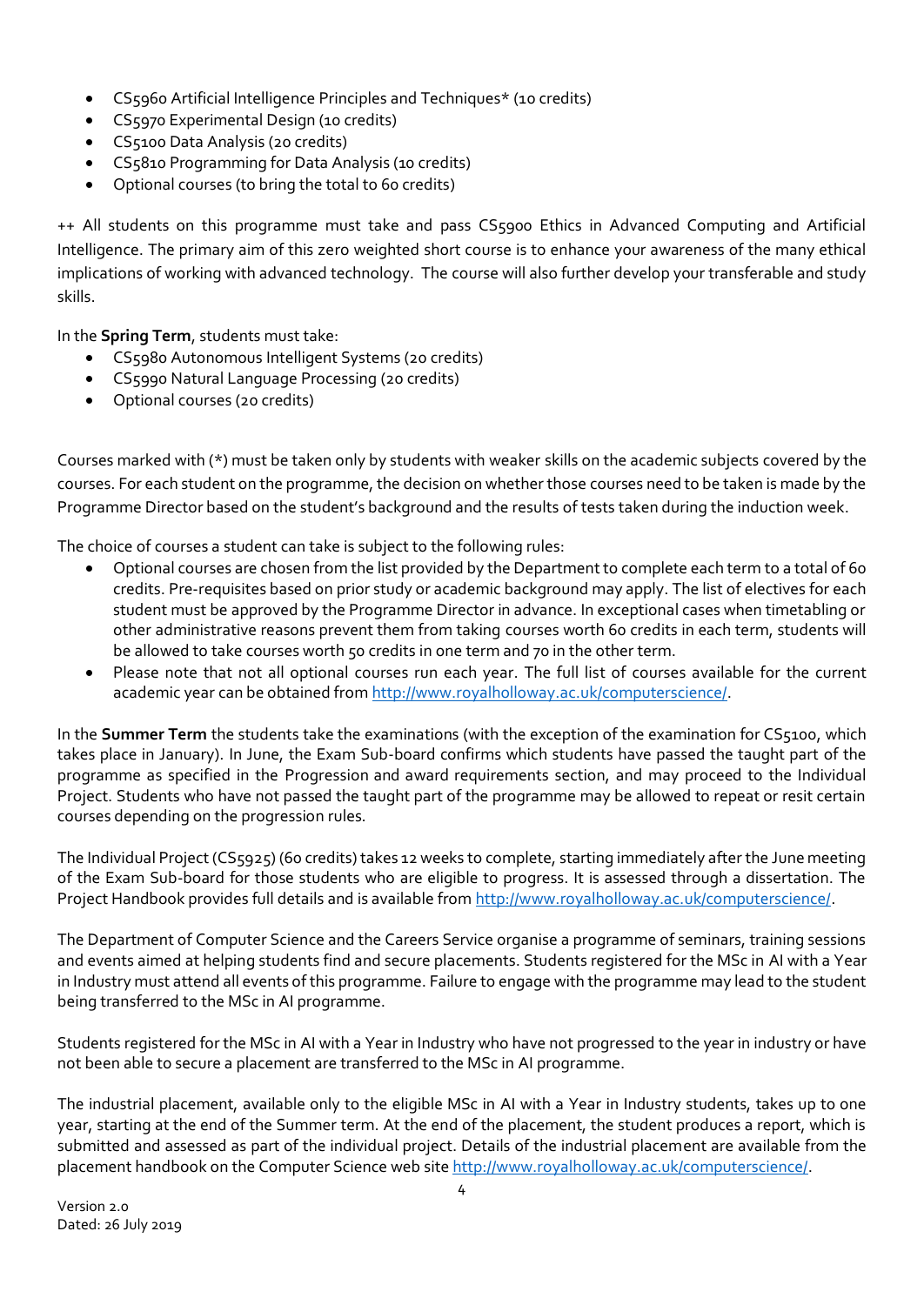The Individual Project for Year-in-Industry students (CS5926) (60 credits) takes 12 weeks starting immediately after the end of the placement for those students who are eligible to progress. It is assessed through a dissertation (90%) and a placement report (10%). Except for the assessment, its rules and procedures are identical to CS5925.

# *Part-time mode*

The part-time programme, which is not available to Year-in-Industry students, normally lasts two years+. The mandatory courses in part-time mode are the same as in full-time mode. Although there is no requirement to take specific courses in the first year, some courses have others as pre-requisites that must be taken into account as is the case in any other programme or mode of study. For example, CS5960 must be taken before CS5980. Timetabling constraints may also impose a particular order.

Optional courses are chosen to complete the total over two years to 120 credits. The Individual Project (CS5925) (60 credits) takes 12 weeks starting immediately after the June meeting of the Exam Sub-board in the second year and subject to meeting the progression requirements.

+ part time students are permitted under College regulations to complete their programme of study over a period of up to five years. Students who are unable to complete the programme within the standard two-year timeframe should liaise with the programme director to agree a time frame for completion. The part-time route is not available to Year-in-Industry students.

# [Back](#page-0-0) to top

# <span id="page-4-0"></span>**Progression and award requirements**

Progression throughout the year/s is monitored through performance in summative or formative coursework assignments.

Please note that if you hold a Tier 4 (General) Student Visa and you choose to leave (or are required to leave because of non-progression) or complete early (before the course end date stated on your CAS), then this will be reported to UKVI.

The decision on progression to the individual project is taken by the examination sub-board. Normally, to progress to the project a student must pass the taught part of the programme (as defined below).

The decision on progression to the Year in Industry is taken by the examination sub-board. Normally, to progress to the Year in Industry a student must:

- Engage with the activities run by the Careers service throughout the year.
- Achieve a good result in the placement test (CS5100 Data Analysis exam) and show good performance in coursework assignments (as detailed in the programme handbook).
- Pass the taught part of the programme (as defined below).

To pass the programme a student must pass the taught part and the individual project, and achieve an overall weighted average of at least 50.00%:

To **pass the taught-part**, a student must achieve in every taught course the aggregate mark of at least 50%. Failure marks between 40-49% can be condoned in courses which in total do not constitute more than 40 credits, provided that the overall weighted average is at least 50.00%. Students must also pass CS5900 Ethics in Advanced Computing and Artificial Intelligence.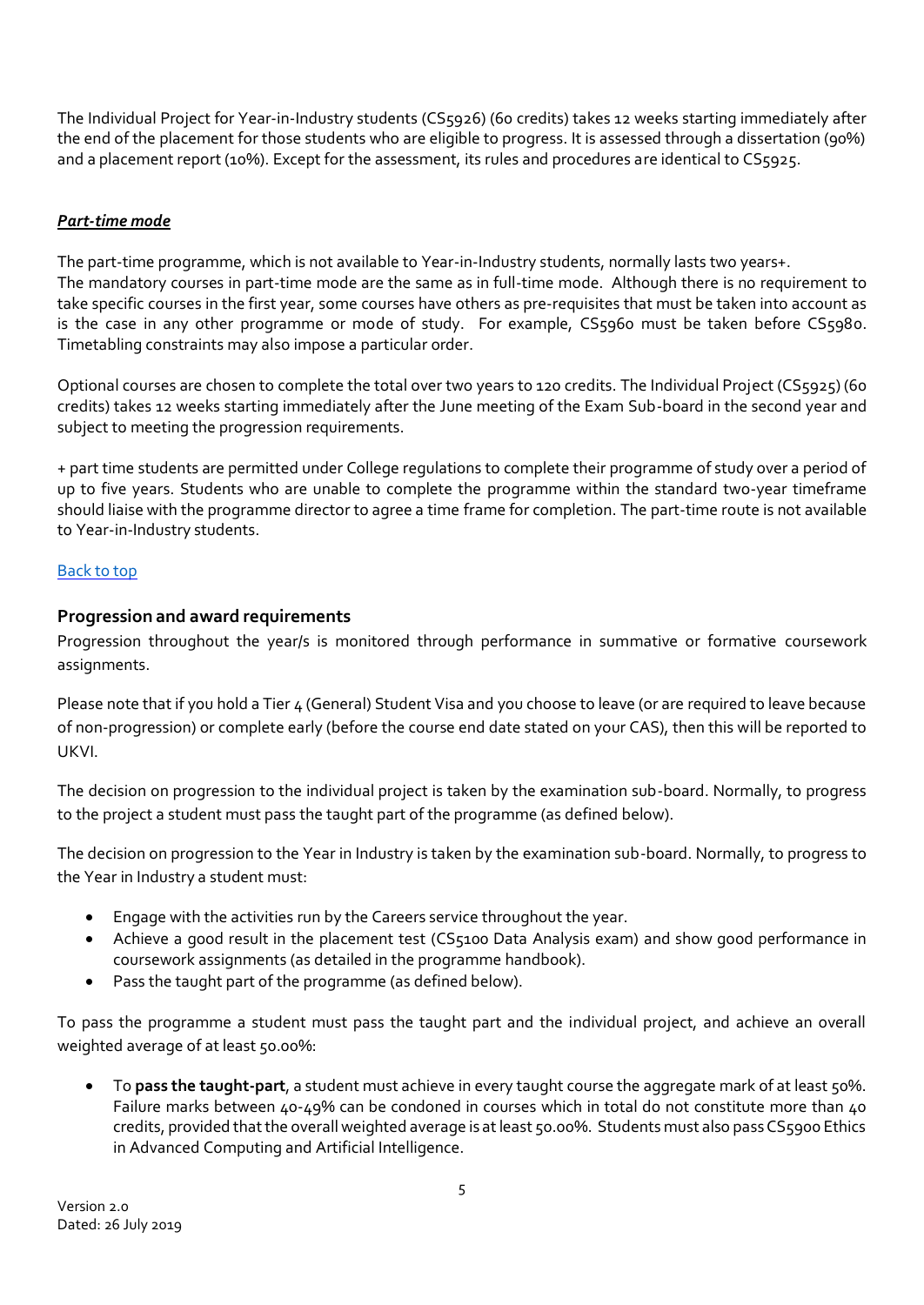• To **pass the Individual Project**, a student must achieve a mark of at least 50% in the dissertation (in the case of CS5925) or in the combined dissertation and placement report (in the case of CS5926). A failure mark (i.e., below 50%) cannot be condoned.

The **Masters degree with Merit** may be awarded if a student achieves an overall weighted average of 60% or above, with no mark in any element which counts towards the final assessment falling below 50%.

The **Masters degree with Distinction** may be awarded if a student achieves an overall weighted average of 70% or above, with no mark in any element which counts towards the final assessment falling below 50%.

The **Postgraduate Diploma** may be awarded if a student achieves passes in at least 120 credits, with fails of between 40% to 49% in up to 40 credits condonable (with the exception of any course specific requirements). passed 120 credits.

The **Postgraduate Diploma with Merit** may be awarded if a student achieves an overall weighted average of 60%.

The **Postgraduate Diploma with Distinction** may be awarded if a student achieves an overall weighted average of 70% or above.

The **Postgraduate Certificate** may be awarded if a student achieves marks of at least 50% in taught courses that constitute at least 60 credits (40 of which from mandatory courses) but fails to qualify for the award of a Postgraduate Diploma.

Please note that the Postgraduate Diploma with a Year in Industry (which is not available at degree application time) may be awarded if a student has passed the taught part, completed an industry placement and achieved a mark of at least 50% in the corresponding report, and has either chosen not to proceed or has failed the Individual Project.

# <span id="page-5-0"></span>**Student support and guidance**

- The Programme Director meets with the students on a regular basis to advise on academic issues and any questions about the programme throughout the year.
- The Director of Pastoral Care in the Department of Computer Science acts as a point of contact for pastoral support and advice on welfare issues in general.
- Overseas students benefit from additional support provided by a dedicated tutor at the Department of Computer Science.
- Course coordinators, tutors and dissertation supervisors provide a back-up system of academic, pastoral and welfare advice.
- All students are allocated a personal adviser with whom they meet at least once a term, and more regularly if required, to discuss all matters relating to their programme and for pastoral support.
- Induction programmes for orientation and introduction to the Department and College by the Programme Director during the induction week.
- All staff available and accessible through an office-hour system.
- Students in this programme are represented on the Student-Staff Committee.
- A detailed PG handbook and course specifications are made available to all students.
- Extensive supporting materials and learning resources are made available in College and University libraries, as well as the Computer Centre.
- Computing facilities are available in College-wide laboratories.
- Computing facilities are also available in the Department.
- Careers support is provided by the College Careers Service and the Departmental Careers Tutor.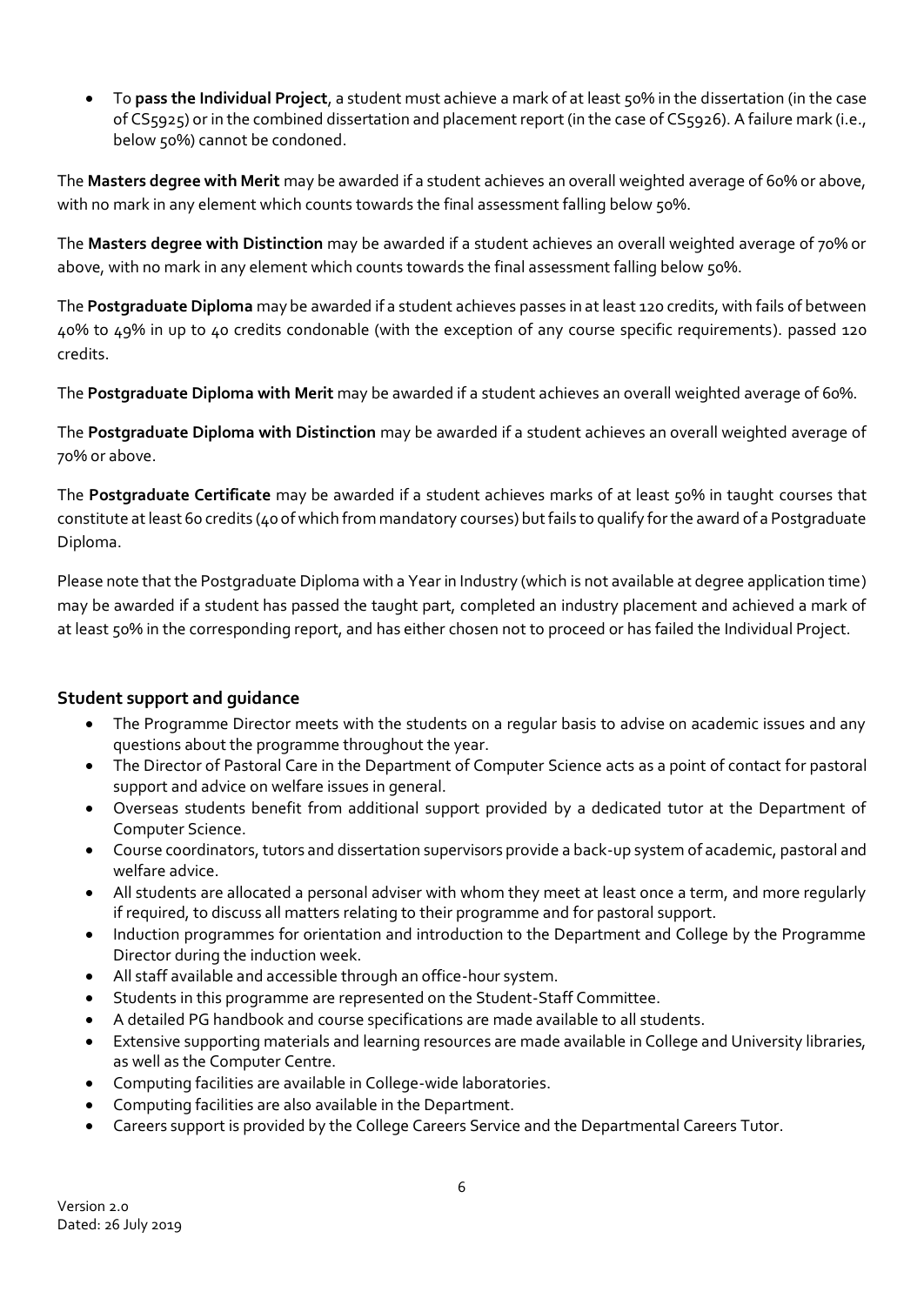- The Department of Computer Science and the Careers Service organise a programme of seminars, training sessions and events aimed at helping students find and secure placements.
- Access to all College and University support services, including Student Counselling Service, Health Centre, Students' Union and students with additional learning needs also have access to Disability and Dyslexia Services (DDS).

## [Back to top](#page-0-0)

# <span id="page-6-0"></span>**Admission requirements**

For details of admission requirements please refer to the Course [Finder entry.](https://www.royalholloway.ac.uk/computerscience/coursefinder/msctheinternetofthings.aspx)

# <span id="page-6-1"></span>**Further learning and career opportunities**

The programme provides suitable qualifications for entry to PhD studies in AI or a closely related field. Being an internationally recognised centre of research excellence, graduates of the programme have excellent opportunities to embark on PhD studies under the supervision of staff in the Department of Computer Science or in co-supervision with staff in other departments in interdisciplinary research topics.

In the last few years, Artificial Intelligence has started to trigger world-shaking ramifications in the technology industry. Equipped with Artificial Intelligence techniques such as deep learning, today's systems can teach themselves to perform tasks almost as well as humans can. "Thinking" machines have the potential to become our trusted and dependable assistants, enhancing human capabilities and allow us to free people from routine work, empowering them to concentrate on more creative, value-added services. For example, Google has just launched an AI tool that identifies abusive comments online, helping publishers respond to growing pressure to clamp down on hate speech. There is now a recognition that AI will disrupt how societies operate, from education to healthcare and manufacturing.

The programme has been carefully planned to educate and train people with the skills required to fill this gap. In addition to the academic, credit-bearing courses, a dedicated timetable slot for careers events, research seminars, and lectures on advanced topics will be offered to students.

For more details on career opportunities please contact the Royal Holloway Careers Service [http://www.royalholloway.ac.uk/careers/.](http://www.royalholloway.ac.uk/careers/)

Whilst being a self-contained degree in its own right, the programme provides a suitable qualification for entry to PhD study in the same or a closely related field.

# <span id="page-6-2"></span>**Indicators of quality and standards**

Royal Holloway's position as one of the UK's leading research-intensive institutions was confirmed by the results of the most recent Research Excellence Framework (REF 2014) conducted by the Higher Education Funding Council (HEFCE). The scoring system for the REF 2014 measures research quality in four categories, with the top score of  $4*$ indicating quality that is world-leading and of the highest standards in terms of originality, significance and rigour and 3\* indicating research that is internationally excellent. 81% of the College's research profile was deemed to be within the 4<sup>\*</sup> or 3<sup>\*</sup> categories, an increase of over 20% since 2008. This results for the quality of our research outputs placed Royal Holloway 15th in the UK based on an overall Grade Point Average (GPA) score and 20th in the UK for  $4^*$ and 3<sup>\*</sup> research. The Department of Computer Science is ranked 22 in the UK for research of 4<sup>\*</sup> standard and 21 for 3\* and 4\* research.

The Department is internationally recognised for the excellence of its research. In the REF 2014, the Department's